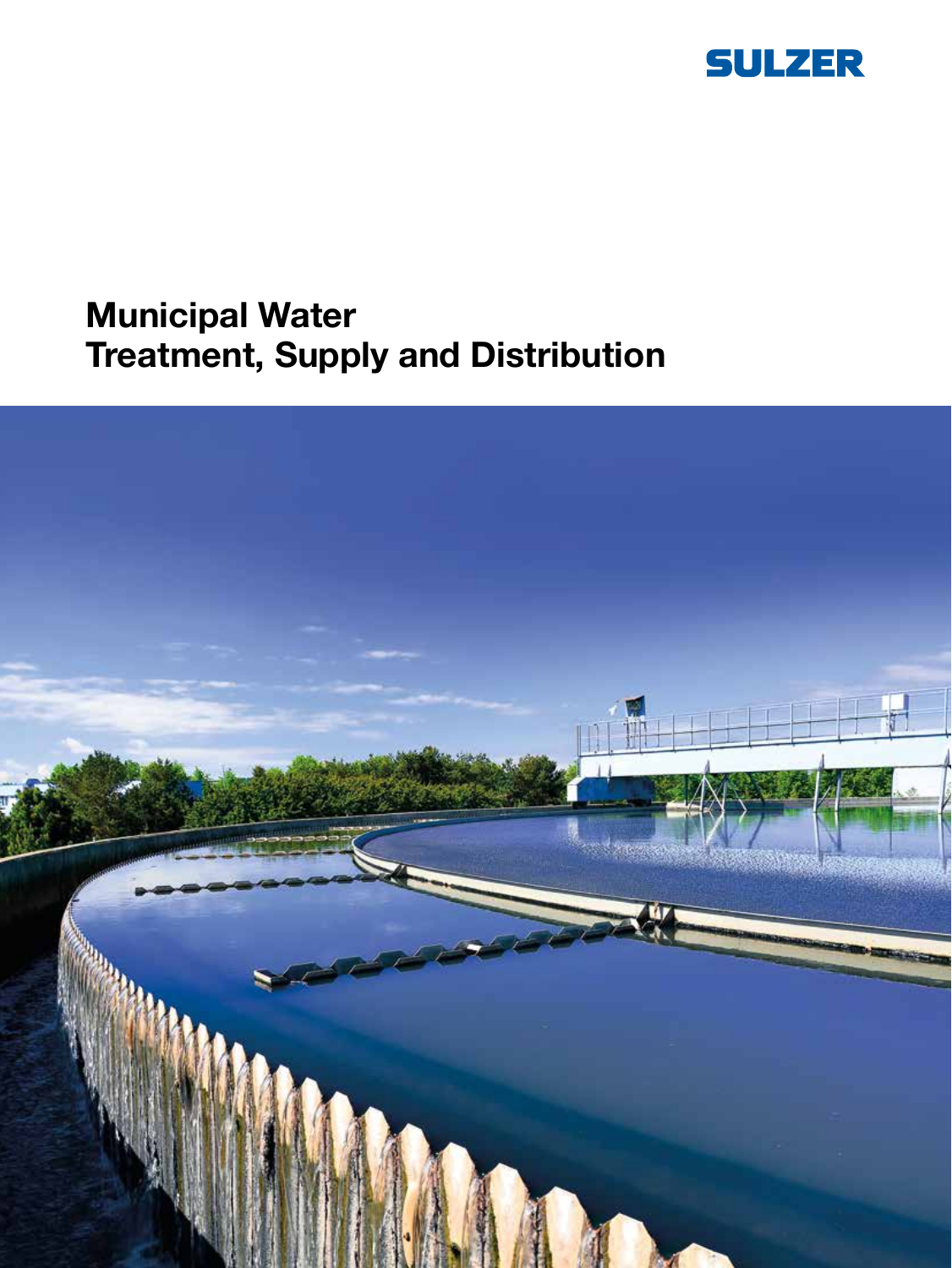## The Sulzer Advantage

### Innovative and proven solutions for clean water applications

As a global leader in pump and agitator design and manufacture, Sulzer is recognized for delivering the excellent product quality and performance reliability required for a wide range of applications in the water industry.

## **Customer** partnership

- With full-scale testing facilities, Sulzer gives you access to increased hydraulic excellence and unique application coverage
- Experience in managing a diversity of liquids and application environments
- Superior application knowledge based on extensive experience and understanding of the customers' requirements
- By working in close cooperation with our customers and by getting fully involved in the intricacies of their processes, we are able to identify and provide optimum solutions



## Products that fit

- A comprehensive product portfolio and customized solutions for your process improvements
- Sulzer's well-proven reliability increases production uptime and reduces breakdowns
- Advanced materials, sealing solutions and overall operating efficiency ensure a reliable process and maintenance-free operation
- Energy-efficient products with low lifecycle costs and a lighter environmental footprint

## Service at your doorstep

- Sulzer's global delivery and customer service network, which includes advanced service and parts processing centers, provides qualified services for the entire product life cycle, day and night
- Our comprehensive range of services includes energy audits, fast delivery programs, preconfigured retrofit products, various service kits and troubleshooting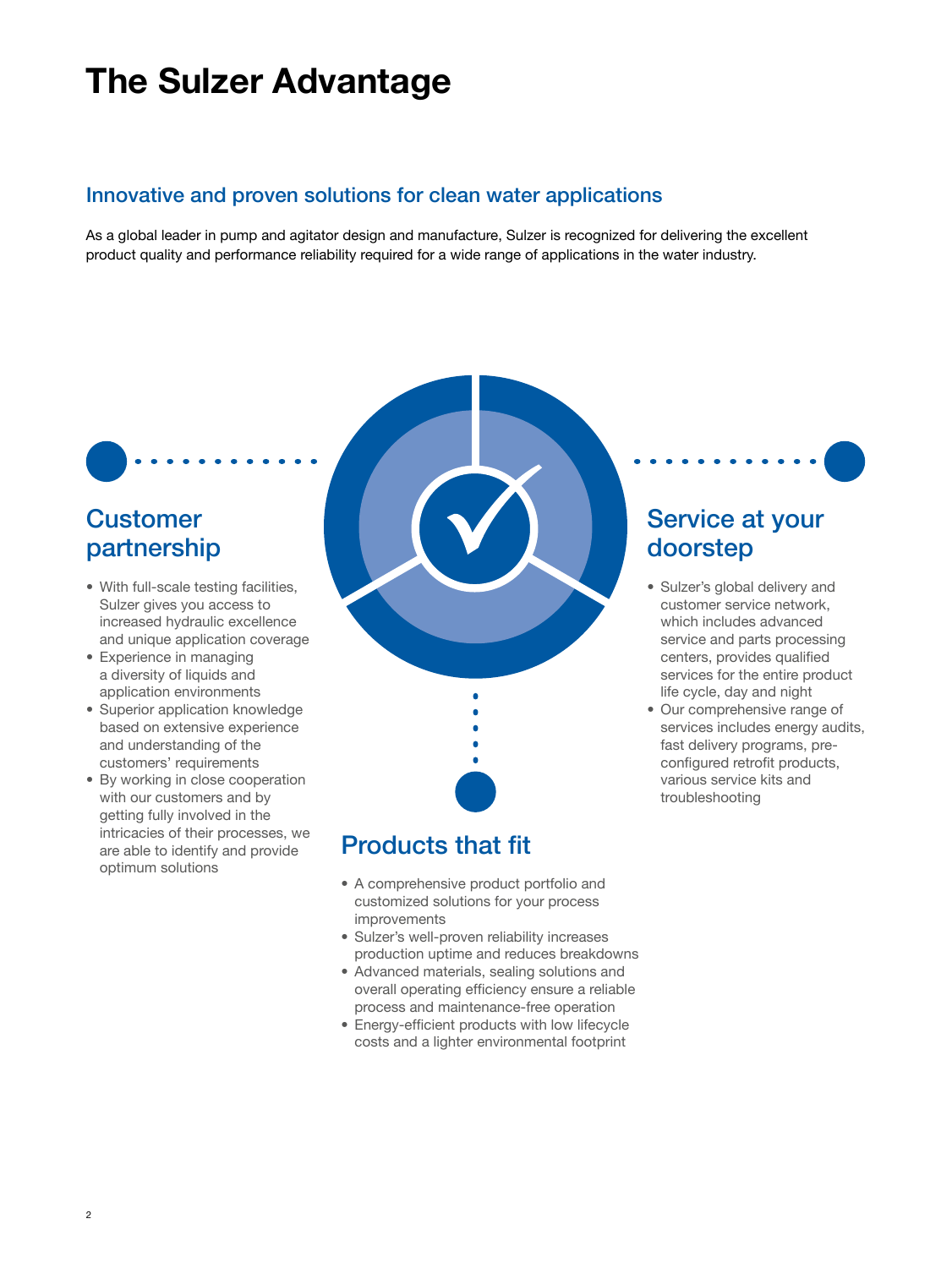## Whatever the Process, We Have the Pumping Solutions

### Municipal water treatment

When planning new water treatment plants or upgrading existing ones, operating costs are as important as investment costs. Sulzer's innovative pumps, mixers and compressors combine reliable treatment performance with superior energy efficiency.

The Sulzer advantage is evident from the moment raw water is captured for your water treatment plant. No matter the process you apply in your water treatment plant, Sulzer will help you to ensure the most efficient and reliable operation, from the intake pumping station through the water treatment plant, including any pumping service along the process.



### Municipal water supply and distribution

Getting drinking water to all parts of a distribution network involves many challenges along the way. From the water treatment plant through pumping stations and beyond, Sulzer pumps lift and move the drinking water to bring it to its destination at sufficient flow and pressure.

Our solutions are matched to each task for reliable performance and superior energy efficiency. From the water treatment plant to water tap, Sulzer makes the difference with innovative pumping solutions.

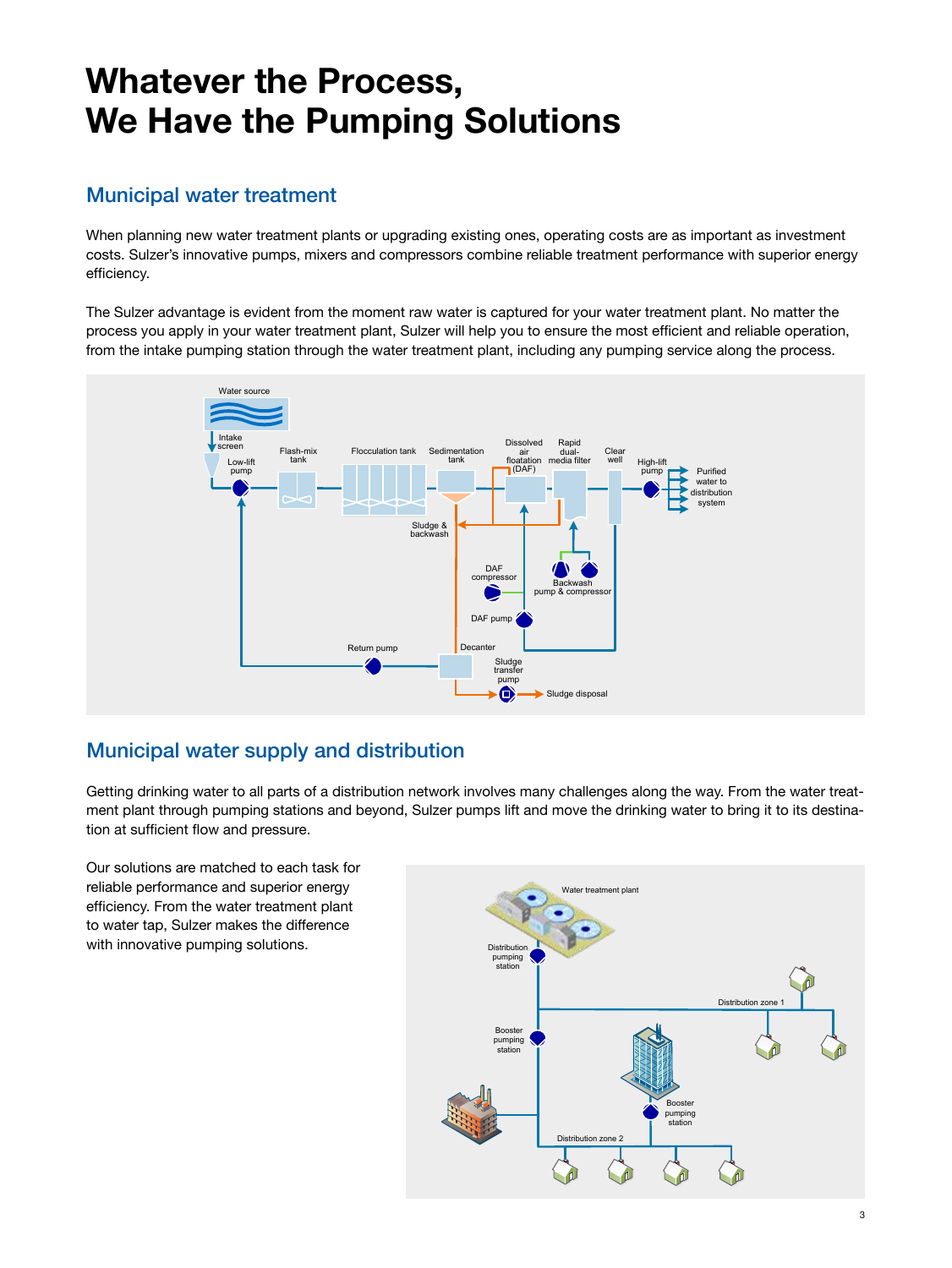# Our Comprehensive Product Portfolio

The Sulzer advantage is shown in the design and innovative construction of our equipment, including state-of-the-art hydraulics as well as robust and reliable mechanical designs. Other features, like our Premium Efficiency IE3 motors in our submersible pump range and the superior magnetic bearings of our near-silent turbocompressors, further enhance energy efficiency.

The advantage also comes from our extensive knowledge and innovative tools. Using both, we can analyze your existing plant or a new plant design to recommend the ideal solutions for a complete upgrade or tailored new equipment.

In Sulzer, you have a single partner with comprehensive expertise. Our solutions live up to the highest standards related to drinking water applications, including the most recognized international certification standards, such as ACS, WRAS and NSF 61.

| <b>Application</b>                | <b>Pump type</b>                   |                                              |                                           |                                                     |                                                    |                                       |                                                  |
|-----------------------------------|------------------------------------|----------------------------------------------|-------------------------------------------|-----------------------------------------------------|----------------------------------------------------|---------------------------------------|--------------------------------------------------|
|                                   | Split casing<br>pump<br><b>SMD</b> | <b>End suction</b><br>pumps<br>SNS / A / CPT | Vertical<br>turbine<br>pump<br><b>JTS</b> | <b>Vertical</b><br>multistage<br>pump<br><b>VMS</b> | <b>Vertical</b><br>propeller<br>pump<br><b>SJP</b> | Vertical<br>mixed flow<br>pump<br>SJM | <b>Vertical</b><br>turbine<br>pump<br><b>SJT</b> |
| <b>Water treatment</b>            |                                    |                                              |                                           |                                                     |                                                    |                                       |                                                  |
| Inlet PS / intake / low lift      |                                    |                                              |                                           |                                                     |                                                    |                                       |                                                  |
| Flocculation and<br>sedimentation |                                    |                                              |                                           |                                                     |                                                    |                                       |                                                  |
| DAF - Dissolved Air<br>Flotation  |                                    |                                              |                                           |                                                     |                                                    |                                       |                                                  |
| Filtration                        |                                    |                                              |                                           |                                                     |                                                    |                                       |                                                  |
| Back wash                         |                                    |                                              |                                           |                                                     |                                                    |                                       |                                                  |
| Outlet PS / high lift             |                                    |                                              |                                           |                                                     |                                                    |                                       |                                                  |
| Water supply & distribution       |                                    |                                              |                                           |                                                     |                                                    |                                       |                                                  |
| Supply and distribution           |                                    |                                              |                                           |                                                     |                                                    |                                       |                                                  |
| Boosting                          |                                    |                                              |                                           |                                                     |                                                    |                                       |                                                  |
| Municipal well fields             |                                    |                                              |                                           |                                                     |                                                    |                                       |                                                  |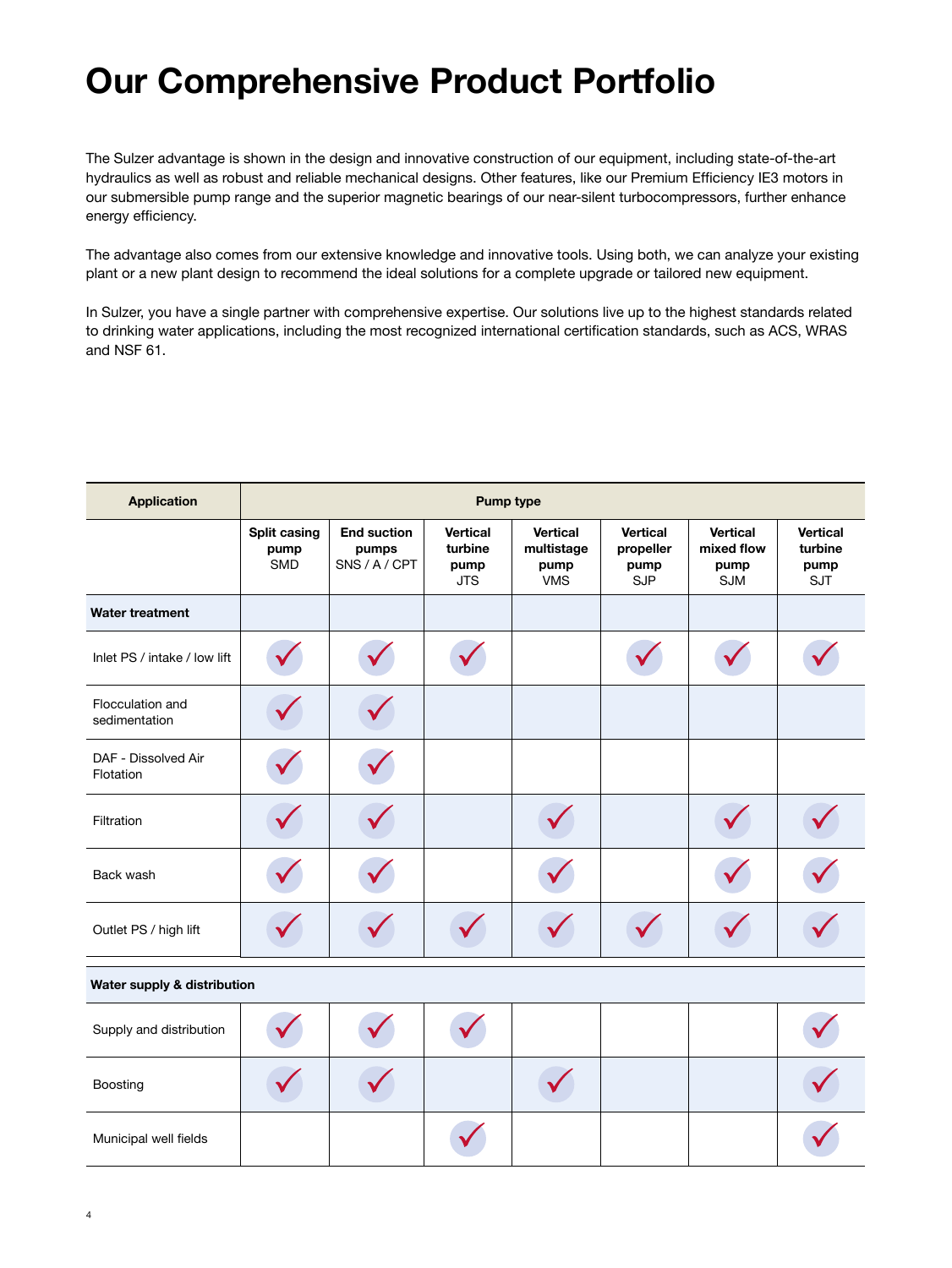#### SMD AXIALLY SPLIT CASING DOUBLE SUCTION PUMP

#### FEATURES AND BENEFITS

- Optimum hydraulic fit with high efficiency maintained over a wider flow range
- Exceptionally low Net Positive Suction Head Required (NPSHR) value not only at the best efficiency point but also on overload
- Maintenance-friendly features; excellent interchangeability of parts
- Horizontal and vertical constructions

#### KEY CHARACTERISTICS

| Capacities   | up to 16,000 m <sup>3</sup> /h / 70,000 USgpm |
|--------------|-----------------------------------------------|
| Heads        | up to 260 m / 850 ft                          |
| Pressures    | up to 34 bar / 490 psi                        |
| Temperatures | up to 140°C / 280°F                           |

#### APPLICATIONS

- Water intake, transport, supply and distribution
- Desalination
- Municipal water treatment
- Irrigation



#### AHLSTAR A END SUCTION SINGLE STAGE CENTRIFUGAL PUMP

#### FEATURES AND BENEFITS

- AHLSTAR pumps save energy, sealing water and environment
- Designed to meet the EN ISO 5199 standard, these pumps also comply to EN 22858 (ISO 2858) standard
- The modular interchangeability of parts and components enables low spare parts inventory
- The pump range offers the lowest total cost shaft seal concept, with dynamic seal, mechanical seals and packing
- Every AHLSTAR is designed for fast and easy installation, maintenance and service

#### KEY CHARACTERISTICS

Capacities 11,000 m<sup>3</sup> /h / 48,400 USgpm Heads 160 m / 525 ft Pressures 16 / 25 bar, 230 / 360 psi, depending on material and size Temperatures 180°C / 355°F

#### APPLICATIONS

- Clean and lightly contaminated liquids
- Gas containing liquids and self-priming applications
- Desalination
- Municipal water treatment

#### CPT END SUCTION SINGLE STAGE CENTRIFUGAL PUMP

#### FEATURES AND BENEFITS

- Exceeds standard requirements of ANSI/ASME B73.1 standards
- Suitable for the most demanding industrial applications
- Unique, patented and superior design features minimize life cycle costs
- Quick and easy installation, safe operation, easy maintenance and service

#### KEY CHARACTERISTICS

Capacities up to 1,600 m<sup>3</sup> /h / 7,000 USgpm Heads up to 220 m / 720 ft Pressures up to 26 bar / 375 psi Temperatures up to 260°C / 500°F

#### APPLICATIONS

- Clean and lightly contaminated liquids
- **Desalination**
- Municipal water treatment

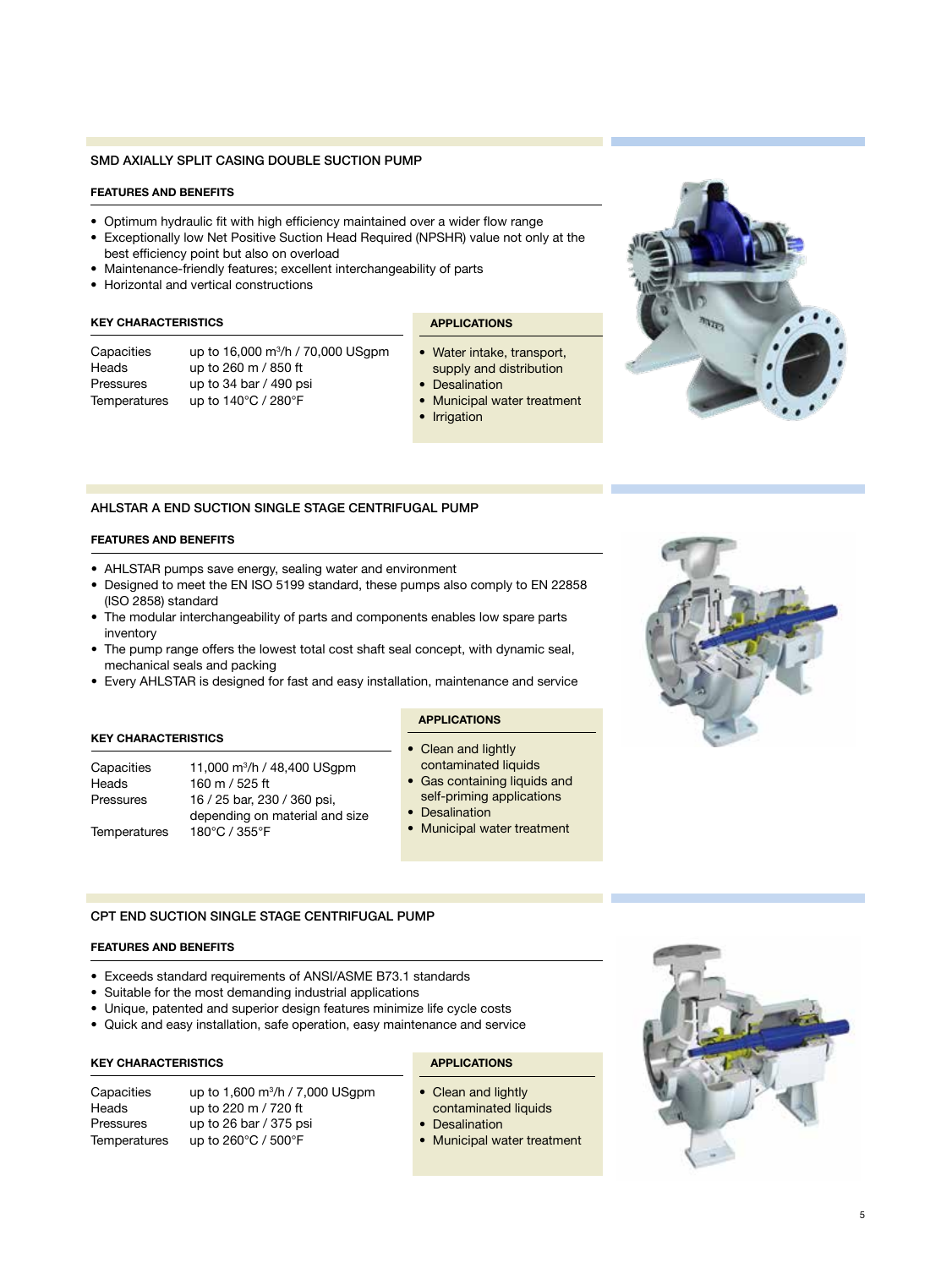#### SNS END SUCTION SINGLE STAGE CENTRIFUGAL PUMP

#### FEATURES AND BENEFITS

- Designed to meet the design requirement of EN ISO 5199 international standard
- Exceeding EU's (European Union) requirements for energy-related products (ErP)
- Highest efficiency across the whole pump range, exceeding the benchmark efficiency index MEI 0.7 (Minimum Efficiency Index)
- New, state-of-the art hydraulics ensure optimum capacity with low net positive suction head required (NPSHr)
- Low energy consumption, high standardization, easy installation and unique construction also equate to lower maintenance and operating costs

#### KEY CHARACTERISTICS

#### APPLICATIONS

- Clean and slightly contaminated liquids
- Desalination
- Municipal water treatment
- Municipal water distribution
- 

#### JTS STANDARD VERTICAL TURBINE PUMP

Capacities up to 1,400 m<sup>3</sup> /h / 6,000 USgpm

Heads up to 160 m / 525 ft Pressures up to 16 bar / 230 psi Temperatures up to 120°C / 250°F

#### FEATURES AND BENEFITS

- Reliable vertical turbine pump with standard configurations for short lead time that meets market demands
- Packed stuffing box for reliable sealing and simple maintenance, mechanical seal is optional
- Rubber-lined product-lubricated bearing in bowls and columns for long maintenancefree periods, other bearing materials are also available
- Suction bell provided with anti-vortex ribs, tail bearing, and replaceable wear rings or bowl liner
- Axial thrust bearing in pump or in motor

#### KEY CHARACTERISTICS

Capacities up to 1,500 m<sup>3</sup>/h / 8,000 USgpm Heads up to 300 m / 1,000 ft Pressures up to 36 bar / 525 psi Temperatures up to 85°C / 185°F

## APPLICATIONS

- Water intake • Municipal water supply and distribtution
- Irrigation

#### VMS VERTICAL MULTI-STAGE PUMP

#### FEATURES AND BENEFITS

- The reliable range VMS vertical multistage pumps offers state-of-the-art efficiency meeting Ecodesign ErP guideline requirements
- The modular construction makes the VMS range easy to select and adjust to the required application
- The low NPSHr, the high durabilty of selected materials, and maintenance free electric motors ensures high cost effectiveness throughout the entire pump life cycle

#### KEY CHARACTERISTICS

| Capacities   | 1.90 - 160 m <sup>3</sup> /h / 8 - 705 USqpm |
|--------------|----------------------------------------------|
| Heads        | 3 - 400 m / 10 - 1.312 ft                    |
| Pressures    | up to 40 bar / 363 psi                       |
| Temperatures | -20°C to +40°C / -4°F to +104°F              |

#### APPLICATIONS

- Municipal water treatment
- Municipal water distribution
- Pressure boosting
- Irrigation



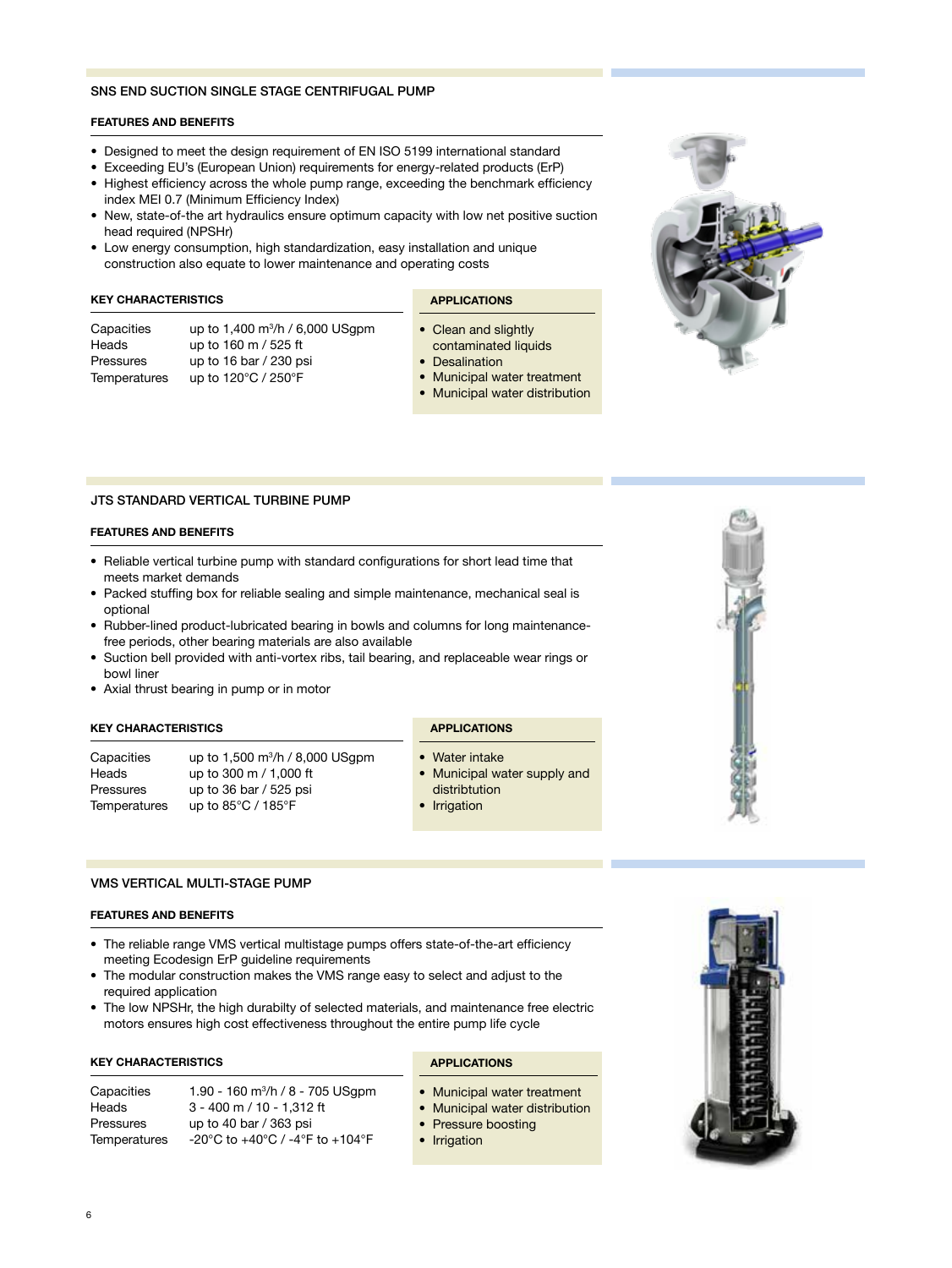#### SJT VERTICAL TURBINE PUMP

#### FEATURES AND BENEFITS

- Optimized hydraulics for high efficiency
- Packed stuffing box for reliable sealing and simple maintenance; mechanical seal is optional
- Rubber-lined product-lubricated bearing in bowls and columns for long maintenancefree periods; other bearing materials are also available

#### KEY CHARACTERISTICS

Pressures up to 64 bar / 930 psi

Capacities up to 62,000 m<sup>3</sup>/h / 270,000 USgpm Heads up to 110 m per stage / 350 ft per stage Temperatures up to 50°C / 122°F

### APPLICATIONS

- Water intake
- Water distribution
- Irrigation
- Municipal water supply



#### SJM VERTICAL MIXED FLOW PUMP

#### FEATURES AND BENEFITS

- Optimized hydraulics for high efficiency
- Packed stuffing box for reliable sealing and simple maintenance; mechanical seal is optional
- Rubber-lined product-lubricated bearing in bowls and columns for long maintenancefree periods; other bearing materials are also available
- Spacer coupling allows servicing the seal and thrust bearing as needed

#### KEY CHARACTERISTICS

Capacities up to 58,000 m<sup>3</sup>/h / 250,000 USgpm Heads up to 25 m per stage / 82 ft per stage Pressures up to 18 bar / 260 psi Temperatures up to 50°C / 122°F

#### SJP VERTICAL PROPELLER PUMP

#### FEATURES AND BENEFITS

- Wide flow coverage
- Propeller pitch position for maximum capacity handling
- Easily modified for changing hydraulic conditions
- Versatile and adaptable
- Wide choice of materials available depending on the pumped water quality

#### KEY CHARACTERISTICS

| Capacities   | up to 54,500 m <sup>3</sup> /h / |
|--------------|----------------------------------|
|              | 240,000 USgpm                    |
| Heads        | up to 12 / 40 ft                 |
| Pressures    | up to 2 bar / 30 psi             |
| Temperatures | up to 50°C / 122°F               |

#### APPLICATIONS

APPLICATIONS

• Irrigation

• Municipal water intake

• Drainage and flood control • Wherever large flows and low heads are required

- Municipal water intake
- Irrigation
- Drainage and flood control
- Wherever large flows and low heads are required